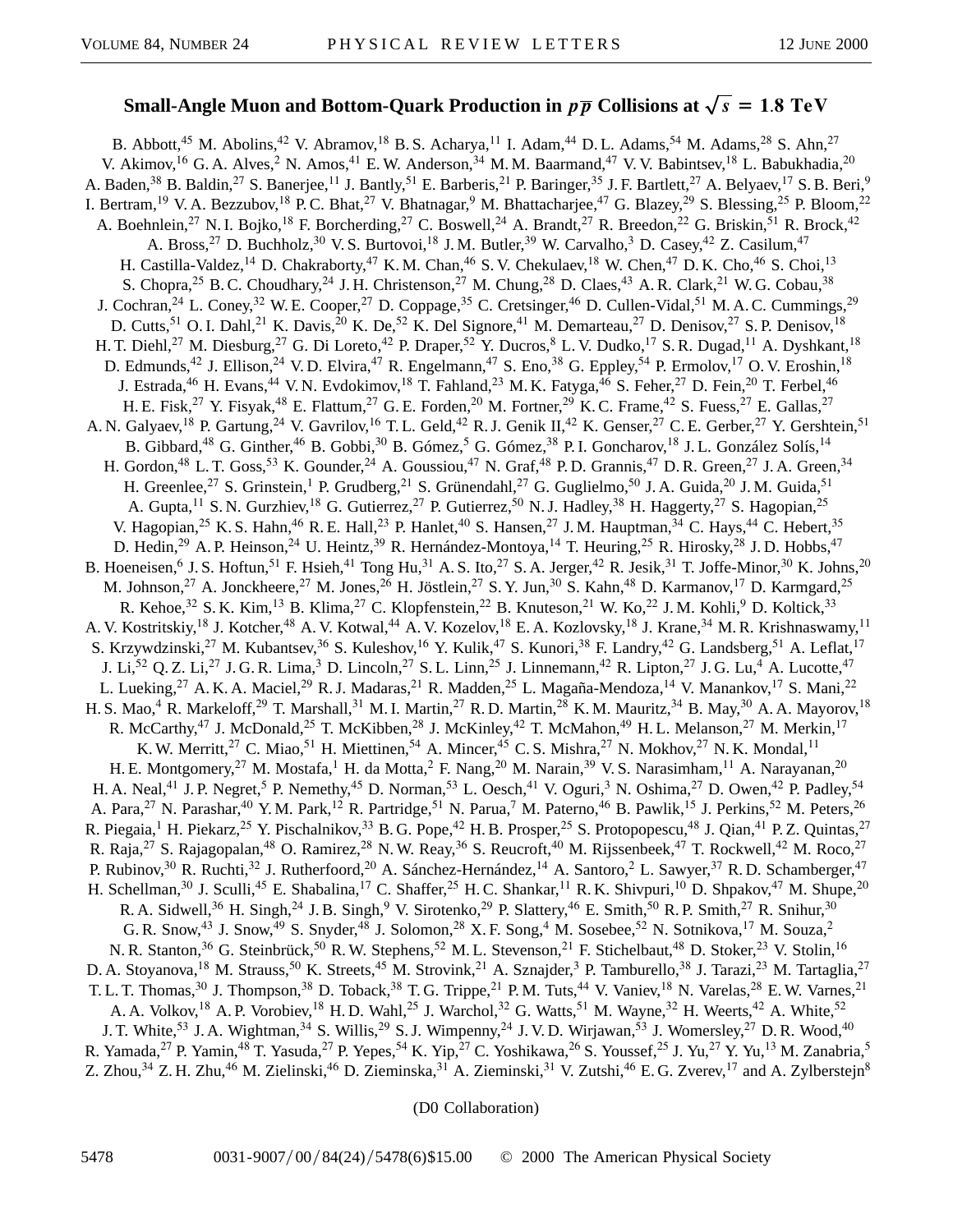*Universidad de Buenos Aires, Buenos Aires, Argentina LAFEX, Centro Brasileiro de Pesquisas Físicas, Rio de Janeiro, Brazil Universidade do Estado do Rio de Janeiro, Rio de Janeiro, Brazil Institute of High Energy Physics, Beijing, People's Republic of China Universidad de los Andes, Bogotá, Colombia Universidad San Francisco de Quito, Quito, Ecuador Institut des Sciences Nucléaires, IN2P3-CNRS, Universite de Grenoble 1, Grenoble, France DAPNIAService de Physique des Particules, CEA, Saclay, France Panjab University, Chandigarh, India Delhi University, Delhi, India Tata Institute of Fundamental Research, Mumbai, India Kyungsung University, Pusan, Korea Seoul National University, Seoul, Korea CINVESTAV, Mexico City, Mexico Institute of Nuclear Physics, Kraków, Poland Institute for Theoretical and Experimental Physics, Moscow, Russia Moscow State University, Moscow, Russia Institute for High Energy Physics, Protvino, Russia Lancaster University, Lancaster, United Kingdom University of Arizona, Tucson, Arizona 85721 Lawrence Berkeley National Laboratory and University of California, Berkeley, California 94720 University of California, Davis, California 95616 University of California, Irvine, California 92697 University of California, Riverside, California 92521 Florida State University, Tallahassee, Florida 32306 University of Hawaii, Honolulu, Hawaii 96822 Fermi National Accelerator Laboratory, Batavia, Illinois 60510 University of Illinois at Chicago, Chicago, Illinois 60607 Northern Illinois University, DeKalb, Illinois 60115 Northwestern University, Evanston, Illinois 60208 Indiana University, Bloomington, Indiana 47405 University of Notre Dame, Notre Dame, Indiana 46556 Purdue University, West Lafayette, Indiana 47907 Iowa State University, Ames, Iowa 50011 University of Kansas, Lawrence, Kansas 66045 Kansas State University, Manhattan, Kansas 66506 Louisiana Tech University, Ruston, Louisiana 71272 University of Maryland, College Park, Maryland 20742 Boston University, Boston, Massachusetts 02215 Northeastern University, Boston, Massachusetts 02115 University of Michigan, Ann Arbor, Michigan 48109 Michigan State University, East Lansing, Michigan 48824 University of Nebraska, Lincoln, Nebraska 68588 Columbia University, New York, New York 10027 New York University, New York, New York 10003 University of Rochester, Rochester, New York 14627 State University of New York, Stony Brook, New York 11794 Brookhaven National Laboratory, Upton, New York 11973 Langston University, Langston, Oklahoma 73050 University of Oklahoma, Norman, Oklahoma 73019 Brown University, Providence, Rhode Island 02912 University of Texas, Arlington, Texas 76019 Texas A&M University, College Station, Texas 77843 Rice University, Houston, Texas 77005*

(Received 19 July 1999)

This Letter describes a measurement of the muon cross section originating from *b*-quark decay in the forward rapidity range 2.4  $\langle y^{\mu}| < 3.2$  in  $p\bar{p}$  collisions at  $\sqrt{s} = 1.8$  TeV. The data used in this analysis were collected by the D0 experiment at the Fermilab Tevatron. We find that next-to-leading-order QCD calculations underestimate *b*-quark production by a factor of 4 in the forward rapidity region.

PACS numbers: 14.65.Fy, 12.38.Qk, 13.85.Ni, 13.85.Qk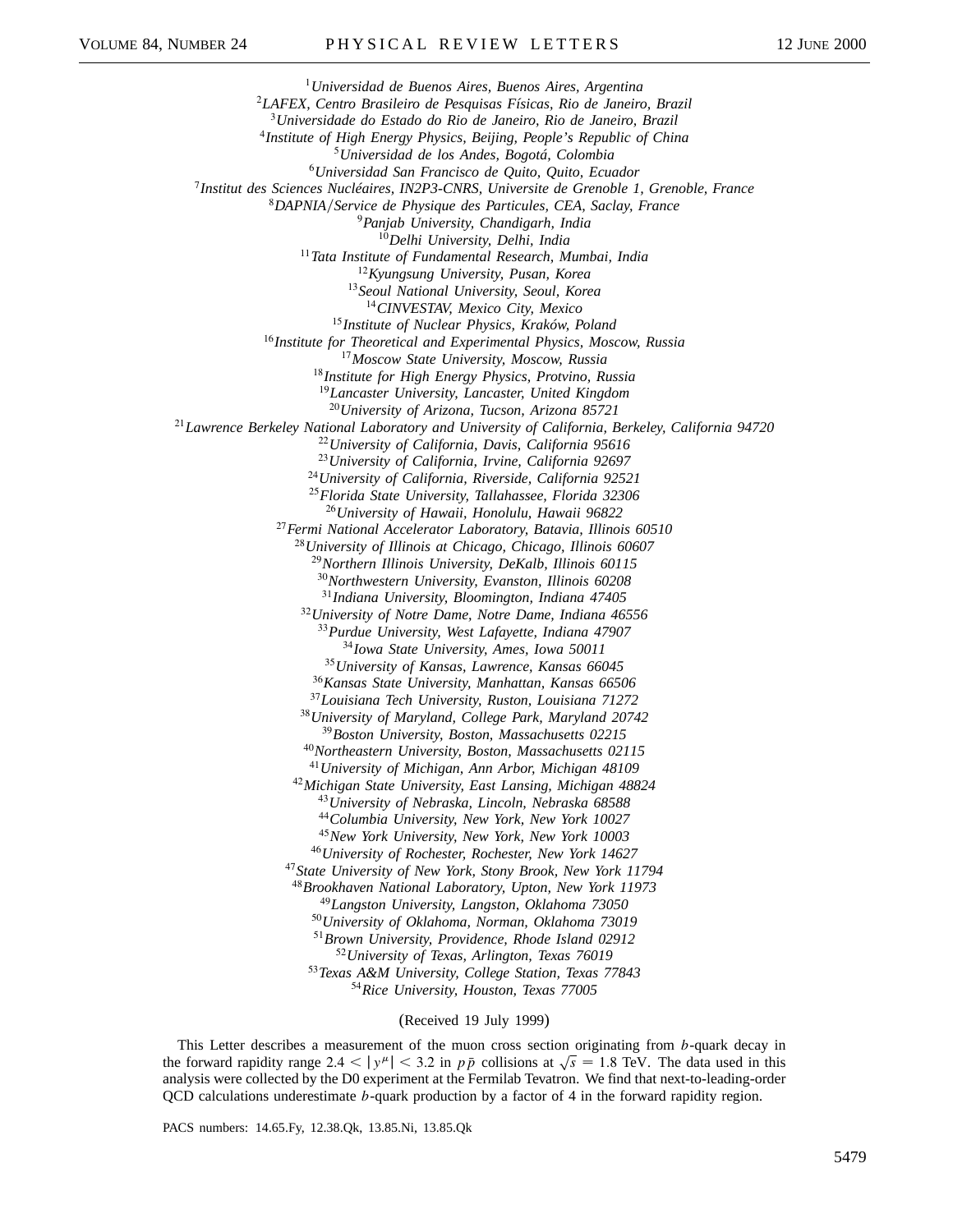Measurements of *b*-quark production at the Tevatron have provided valuable information in the study of perturbative QCD. Cross sections measured by both the D0 [1], and CDF [2] Collaborations in the central rapidity region  $(|y^b| < 1.5)$  are systematically higher (by a factor of 2 to 3) than the nominal values predicted by next-to-leadingorder (NLO) QCD [3]. This measurement extends these studies to the previously unexplored rapidity region (2.4  $\leq$  $|y^{\mu}| < 3.2$ ), and provides further insights into the discrepancy between *b*-quark production measurements and theoretical predictions.

Forward muons are measured by the D0 detector [4] using the small angle muon spectrometer (SAMUS) [5,6]. SAMUS consists of two identical systems, each with three drift tube stations and a 1.8 T magnetized iron toroid, on either side of the interaction region. The momentum resolution of this system varies from  $\approx$  19% at 20 GeV/c to  $\approx$ 25% at 100 GeV/c. Muons reaching the SAMUS chambers traverse approximately 20 interaction lengths of material, reducing the hadronic punch-through background to a negligible level. This region does, however, face a large combinatoric background due to the flux of beam jet related particles. There are on average 6 to 14 hits per plane in a given bunch crossing, and the drift tubes near the beam axis have an approximate 5% occupancy.

The data used in this analysis come from special runs taken at low instantaneous luminosity during the 1994–1995 collider run. The integrated luminosity for these runs is  $104 \pm 6$  nb<sup>-1</sup>. The trigger required the presence of an inelastic collision near the center of the detector and at least one track in the SAMUS detector with an apparent  $p_T^{\mu} > 3$  GeV/c pointing back to the interaction region. Muon candidates were also required to have an associated energy deposition in the calorimeter. The hit multiplicity in each layer was also required to fall below a maximum cutoff to improve background rejection and lower the trigger rates to an acceptable level.

Muons are selected offline in the rapidity range  $2.4 <$  $|y^{\mu}| < 3.2$ , with  $p^{\mu} < 150 \text{ GeV}/c$  and  $p_T^{\mu} > 2 \text{ GeV}/c$ . Single interaction events are selected by requiring only one reconstructed vertex in an event, leaving an effective integrated luminosity of  $\mathcal{L} = 75 \pm 7$  nb<sup>-1</sup>. Muon tracks are required to have at least 15, out of an average of 18, hits. To ensure a good momentum measurement, we require muons to traverse a magnetic field integral of at least  $1.2$  T  $\cdot$  m. Muons are also required to be associated with a tracklike object in the calorimeter with energy deposition consistent with that of a minimum ionizing particle. With these cuts, the combinatoric background is determined using both data and Monte Carlo (MC) to be less that 1%. The number of surviving muons in this sample is  $N^{\mu} = 5106$ .

The muon trigger and track reconstruction efficiencies are obtained using data and MC single muons, with detector simulation using GEANT [7], superimposed onto real minimum bias events. The trigger efficiencies for the hit multiplicity cut  $[(31 \pm 2)\%]$  and the calorimeter confir-

mation  $(95 \pm 1)\%$  are obtained from data, as are the offline cut efficiencies for energy deposition  $(94 \pm 3)\%$ and number of hits on a track  $[(96 \pm 2)\%]$ . The overall detection efficiency is 1% for  $p_T^{\mu} = 2 \text{ GeV}/c$  and reaches a plateau of 10% for  $p_T^{\mu} > 9$  GeV/c. The MC momentum scale and resolution are shown to be correct to within 2% by comparing the peak values and widths of the reconstructed  $J/\psi$  signal from data [6] and MC.

The muon cross section is calculated as follows:

$$
\frac{d\sigma^{\mu}}{dp_T^{\mu}dy^{\mu}} = \frac{1}{\mathcal{L}\,\Delta y^{\mu}\Delta p_T^{\mu}} \frac{N^{\mu}f_{\text{smr}}}{\epsilon},\tag{1}
$$

where  $f_{\rm smr}$  is a correction factor that accounts for momentum smearing, and  $\epsilon$  is the detection efficiency. As there are high correlations between kinematic variables and cuts,  $f_{\text{smr}}$  and  $\epsilon$  are determined by

$$
\frac{N^{\mu} f_{\text{smr}}}{\epsilon} = \frac{1}{\epsilon_{\text{data}}} \frac{H(\text{data})H(\text{MCgen})}{H(\text{MCrec})},\tag{2}
$$

where  $\epsilon_{data}$  is the combined data-based efficiency of the previously described cuts not simulated in the MC, and the *H*'s are matrices with elements corresponding to twodimensional histograms in the  $(p_T^{\mu}, y^{\mu})$  plane. *H*(data) is the data distribution after all offline cuts;  $H(MCgen)$  is the generated Monte Carlo distribution, and *H*(MCreco) is the reconstructed MC distribution with full detector simulation and the same cuts as the data. The histograms are segmented with 25 bins in  $p_T^{\mu}$  from 0 to 25 GeV/c, and 7 bins in rapidity from 2.0 to 3.4. The MC events are weighted in an iterative procedure to match the corrected  $p_T^{\mu}$  and rapidity distributions of the data. This method is found to give consistent results (within 3%) regardless of the shape of the initial distribution. The resulting reconstructed MC distributions also agree quite well with those of the data for all kinematic variables of interest after the weighting procedure.

The inclusive muon cross section in the forward rapidity region (which includes both muon charges) is shown in Fig. 1 and Table I. The systematic errors in this measurement vary as a function of  $p_T^{\mu}$  from 15 to 45%. They are dominated by uncertainties associated with the momentum



FIG. 1. The inclusive muon cross section in the forward region as a function of  $p_T^{\mu}$  (per unit rapidity). The dashed line shows the expected contributions from  $\pi/K$  decays.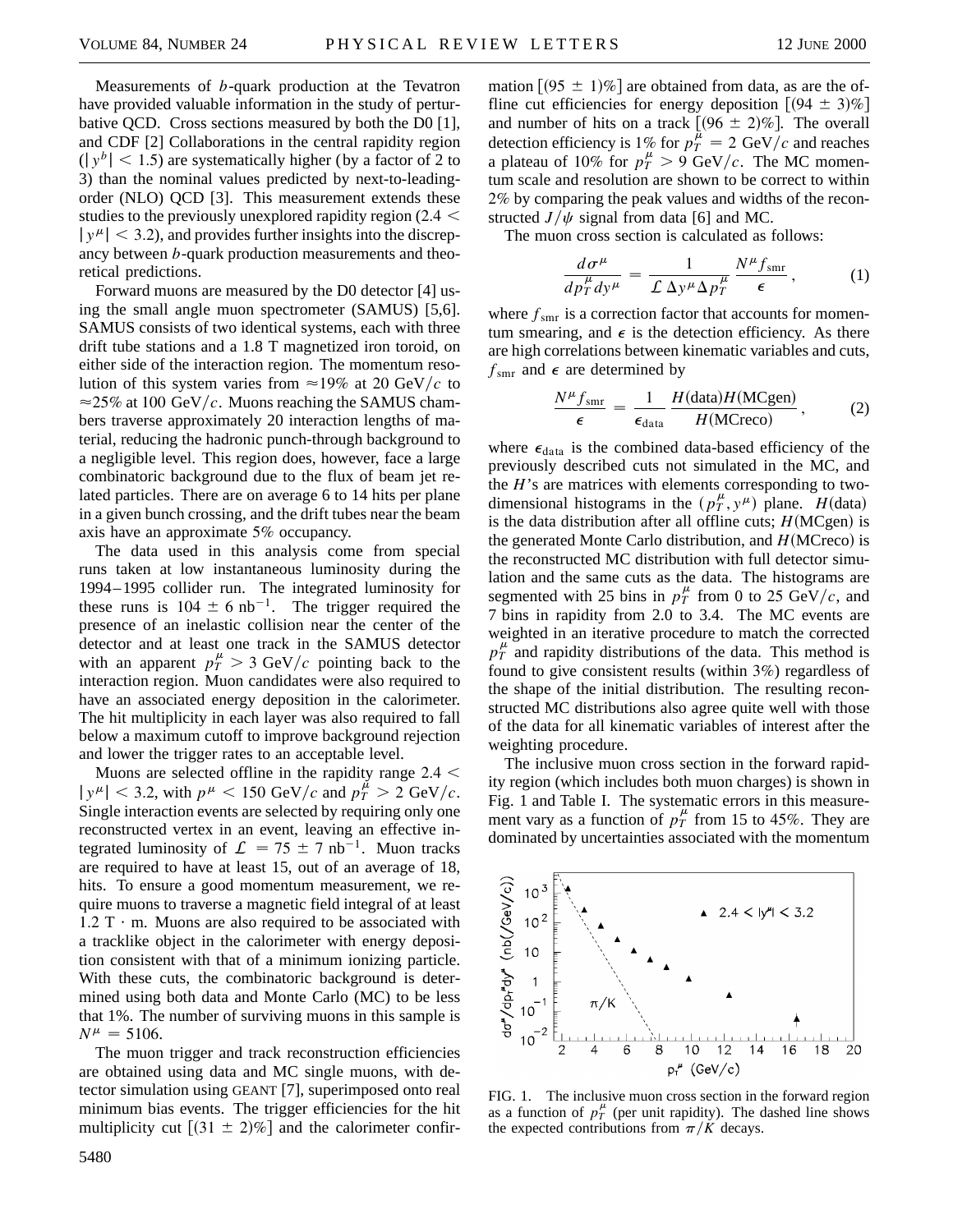| TADLE 1. TOTWARD muon cross secuons (per unit rapidity).                                                        |                                                                      |                                                                                                                                                                                                                                                                                                                                                                     |                                                                                                                              |                                                                                                                                                                                           |                                                                                                                                                                                                                                                                                           |  |  |  |  |
|-----------------------------------------------------------------------------------------------------------------|----------------------------------------------------------------------|---------------------------------------------------------------------------------------------------------------------------------------------------------------------------------------------------------------------------------------------------------------------------------------------------------------------------------------------------------------------|------------------------------------------------------------------------------------------------------------------------------|-------------------------------------------------------------------------------------------------------------------------------------------------------------------------------------------|-------------------------------------------------------------------------------------------------------------------------------------------------------------------------------------------------------------------------------------------------------------------------------------------|--|--|--|--|
| $p_T^{\mu}$<br>(GeV/c)                                                                                          | $\langle p_T^{\mu} \rangle$<br>(GeV/c)                               | $\sigma^{\mu}$<br>$[{\rm nb}/({\rm GeV}/c)]$                                                                                                                                                                                                                                                                                                                        | $\sigma^{\mu}(\pi/K)$<br>$[{\rm nb}/({\rm GeV}/c)]$                                                                          | $f_b$                                                                                                                                                                                     | $\sigma_b^{\mu}$<br>$[{\rm nb}/({\rm GeV}/c)]$                                                                                                                                                                                                                                            |  |  |  |  |
| $2 - 3$<br>$3 - 4$<br>$4 - 5$<br>$5 - 6$<br>$6 - 7$<br>$7 - 8$<br>$8 - 9$<br>$9 - 11$<br>$11 - 15$<br>$15 - 20$ | 2.4<br>3.4<br>4.4<br>5.4<br>6.4<br>7.4<br>8.4<br>9.8<br>12.4<br>16.7 | 1474<br>± 265<br>± 33<br>282.5<br>45<br>$\pm$ 7.5<br>$\pm$<br>81.4<br>3.1<br>- 12<br>$+$<br>$+$<br>28.2<br>4.2<br>$+$<br>$\pm$ 1.5<br>11.72<br>0.80<br>1.9<br>$+$<br>$+$<br>$\pm$ 0.53<br>5.86<br>1.1<br>$+$<br>$\pm$ 0.34 $\pm$<br>3.17<br>0.63<br>0.13<br>1.30<br>0.29<br>土<br>$+$<br>$0.367 \pm 0.039 \pm 0.039$<br>0.11<br>$0.057 \pm 0.011 \pm 0.011$<br>0.026 | 1091<br>$\pm$ 383<br>92.2<br>33.1<br>$+$<br>3.7<br>10.4<br>$+$<br>$1.3 \pm$<br>0.5<br>$0.17 \pm$<br>0.06<br>$0.02 +$<br>0.01 | $0.513 \pm 0.087$<br>$0.619 \pm 0.086$<br>$0.656 \pm 0.078$<br>$0.671 \pm 0.080$<br>$0.675 \pm 0.081$<br>$0.685 \pm 0.075$<br>$0.697 \pm 0.070$<br>$0.718 \pm 0.067$<br>$0.749 \pm 0.062$ | $\pm$ 3.8<br>± 25<br>97.6<br>$\pm 1.9$<br>43.9<br>$\pm$ 9.2<br>17.6<br>$\pm$ 1.0<br>$\pm$ 3.4<br>7.75<br>$\pm 0.54$<br>$\pm$ 1.6<br>$3.94 \pm 0.36 \pm 0.83$<br>$2.17 \pm 0.23$<br>$\pm$ 0.50<br>$0.906 \pm 0.091 \pm 0.22$<br>$0.264 \pm 0.028 \pm 0.080$<br>$0.043 \pm 0.008 \pm 0.020$ |  |  |  |  |

TABLE I. Forward muon cross sections (per unit rapidity).

smearing correction  $[(6-41)\%]$ , the single interaction luminosity  $(10\%)$ , and the trigger efficiency  $(8\%)$ .

The contributions to this cross section from cosmic rays, hadronic punch-through, and  $W/Z$  decay are negligible (determined using both data and MC). The pion and kaon decay contribution is obtained using ISAJET [8], which we find to be in agreement with the charged particle cross section measured in the central region [9]. The excess above the  $\pi/K$  contribution is attributed to *b* and *c* quark decay. The fraction of this excess due to *b* quark decay  $(f_b)$  can be obtained using the transverse momentum spectrum of the muons relative to that of an associated jet  $(p_T^{\text{rel}})$ , but, because of our jet reconstruction threshold of  $E_T > 10$  GeV, only  $(7.9 \pm 0.8)\%$  of the events in the forward region have a reconstructed associated jet. We must, therefore, rely on a NLO QCD MC to determine  $f<sub>b</sub>$ .

In this Monte Carlo, *b* and *c* quarks are generated according to the  $p_T$  and rapidity distributions of NLO QCD calculations [3] using MRSR2 parton distribution functions [10], quark masses  $m_b = 4.75 \text{ GeV}/c^2$  and  $m_c =$ 1.6 GeV/ $c^2$ , with renormalization and factorization scales  $\mu = \mu_0 = \sqrt{m_q^2 + p_T^2}$ . The four momenta of the quarks are input to an ISAJET MC which simulates initial and final state radiation, as well as quark fragmentation and decay. The theoretical uncertainty is determined by varying the parameters  $m_b$  from 4.5 to 5.0 GeV/ $c^2$ ,  $m_c$  from 1.3 to 1.9 GeV/ $c^2$ , and  $\mu$  from  $\mu_0/2$  to  $2\mu_0$ . The Peterson fragmentation parameters [11] ( $\epsilon_b$  = 0.006,  $\epsilon_c$  = 0.06) are also varied by 50%, as are the branching ratios within their errors [12]. This simulation predicts that 8.5% of the muons should have a reconstructed associated jet, which is consistent within errors with what is found in the data.

We check the validity of this MC by comparing its prediction for  $f_b$  to that determined from our entire 1994–1995 data set. 31 000 forward muons with an associated jet are selected from low  $p<sub>T</sub>$  single muon and  $muon + jet triggers.$  The trigger requirements keep the physics content of this sample the same as that of the cross section sample. The full sample is unsuitable for a cross section determination, however, as there is a large uncertainty in its normalization due to the various trigger thresholds and prescales, and luminosities that the data were taken with.

The *b*-quark fraction is determined by fitting the  $p_T^{\text{rel}}$ distributions (in various ranges of  $p_T^{\mu}$ ) to the expected shapes from *b*-quark, *c*-quark, and  $\pi/K$  decay (see Fig. 2) as determined from ISAJET MC. The shape for  $\pi/K$  decays was found to agree with the data distribution sample in the  $p_T^{\mu}$  range  $0.5-1.0$  GeV/c which is dominated by these decays. As is shown in Fig. 3, the NLO QCD Monte Carlo agrees quite well with the measured  $f_b$  obtained in the  $p_T^{\text{ref}}$  fits of both the entire data sample, and the subset of events from the cross section sample that have a jet associated with a muon. Having shown that the MC is reliable for events with muons with jets, we assume it is also reliable for inclusive muons.



FIG. 2. Data  $p_T^{\text{rel}}$  distributions for two selected  $p_T^{\mu}$  ranges. The solid line shows the fit to the data, with broken lines showing contributions from *b*-quark (dashed), *c*-quark (dotted), and  $\pi/K$  (dot-dashed) decay.  $f_b$  is the *b*-quark fraction after  $\pi/K$ subtraction (errors are statistical only).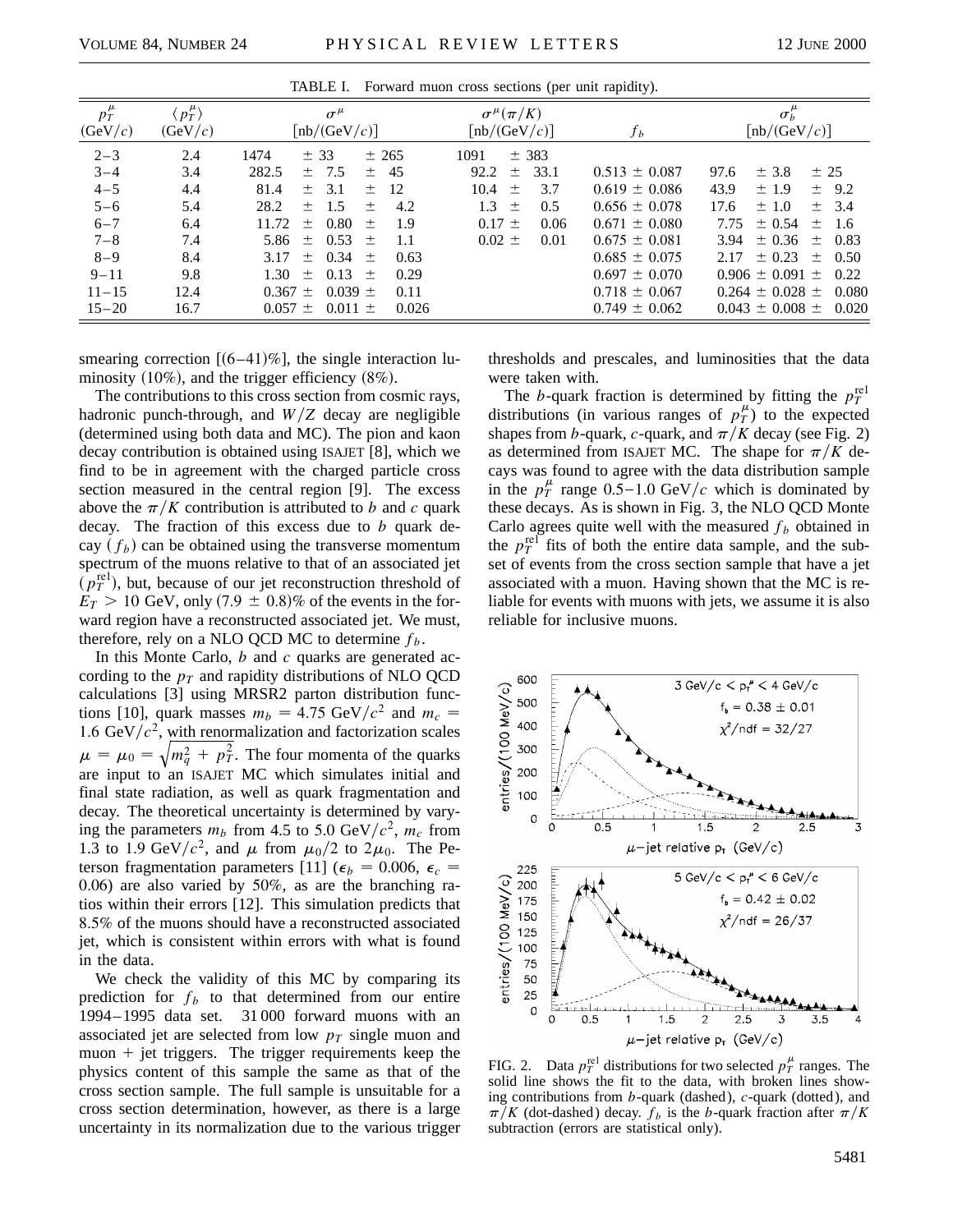

FIG. 3.  $f_b$  for muons with an associated jet as measured from data  $p_T^{\text{rel}}$  fits (triangles and circle) and as predicted by the NLO QCD MC (dot-dashed curve). The prediction of  $f<sub>b</sub>$  for muons without the jet requirement is shown by the solid curve with uncertainties indicated by dotted curves.

Subtracting the  $\pi/K$  contribution from the inclusive muon cross section and multiplying the result by the QCD MC predictions for  $f_b$  gives the cross section for muons originating from *b* quark decay. Our measurement, which includes both muon charges, and sequential  $b \rightarrow c \rightarrow \mu$ decays, is shown in Fig. 4 and Table I.

The systematic uncertainties of this measurement include those of the inclusive muon cross section, with additional uncertainties due to  $f_b$  and the  $\pi/K$  subtraction. The contribution to the muon cross section from  $\pi/K$  decay is predominantly in the low  $p_T^{\mu}$  bins. Conservatively assuming that the data in the  $2-3$  GeV/ $c$  bin (see Fig. 1) is entirely due to  $\pi/K$  decay, we determine that the ISAJET



FIG. 4. The cross section for muons from *b*-quark decay as a function of  $p_T^{\mu}$  (per unit rapidity) as measured with the inclusive muon sample (triangles) and its subsample of events that have a jet associated with the muon (circles). The solid curve is the NLO QCD prediction, with the dashed curves representing the theoretical uncertainties.

normalization is correct to within a factor of 1.35. This factor is used to determine the uncertainty in the higher  $p_T^{\mu}$  bins.

Also shown in the figure is a cross check of our measurement. We determine the cross section using the same events, but now require the muon to be associated with a jet, and use the values for  $f<sub>b</sub>$  that were determined in the  $p_T^{\text{rel}}$  fits to the entire data sample. We obtain the same cross section (within statistical errors) as we do in the inclusive muon analysis.

The NLO QCD predictions for the forward muon cross section from *b*-quark decay are also shown in Fig. 4 as a function of  $p_T^{\mu}$ . They match the shape of the measured cross section fairly well, but are approximately a factor of 4 lower than the data.

By combining the forward cross section with that of a previous D0 measurement in the central rapidity range  $(|y^{\mu}| < 0.8)$  [1] we can study the rapidity dependence of *b* quark production. Our measurement of the cross section for muons from *b* quark decay as a function of rapidity  $(d\sigma_b^{\mu}/d|y^{\mu}|)$  is shown in Fig. 5 for both  $p_T^{\mu} > 5$  GeV/c and  $p_T^{\mu} > 8$  GeV/c. The ratios between data and theory are shown in Table II. We find that next-to-leading order QCD calculations do not reproduce the measurements. There have been some recent theoretical attempts to account for this discrepancy [13,14], but none have been successful in bringing the predicted cross sections up to the measured values.

In summary, we have measured the inclusive muon cross section, and the cross section for muons originating from *b* quark decay, in the forward rapidity region of  $2.4 < |y^{\mu}| < 3.2$ . We find that next-to-leading order QCD calculations underestimate *b* quark production by a factor of 4 in this region.



FIG. 5. The cross section of muons from *b* quark decay as a function of  $|y^{\mu}|$  for  $p_T^{\mu} > 5$  GeV/c, and  $p_T^{\mu} > 8$  GeV/c. The solid curves are the NLO QCD predictions, with uncertainty bands shown by the dashed lines.